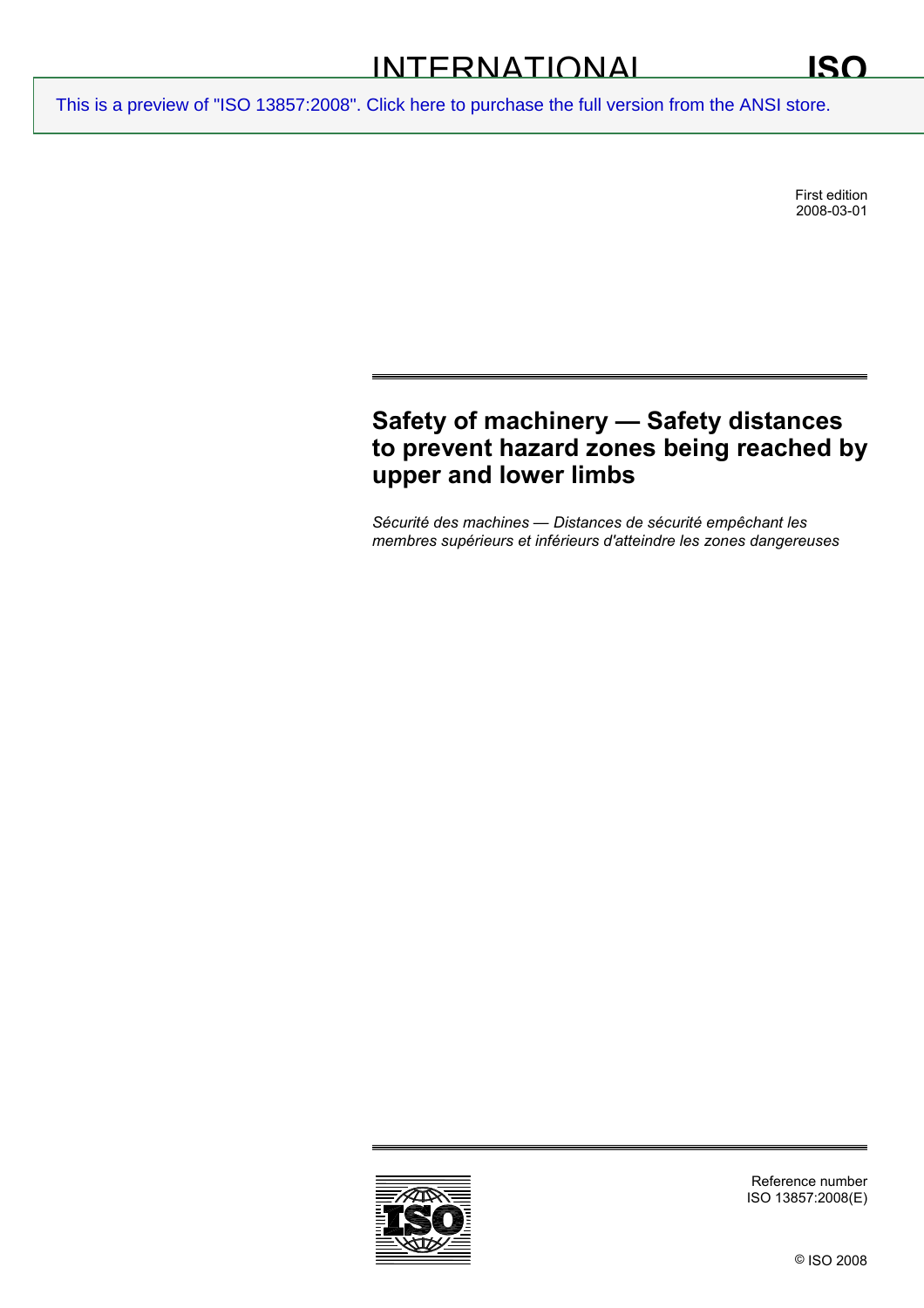#### **PDF disclaimer**

This PDF file may contain embedded typefaces. In accordance with Adobe's licensing policy, this file may be printed or viewed but shall not be edited unless the typefaces which are embedded are licensed to and installed on the computer performing the editing. In downloading this file, parties accept therein the responsibility of not infringing Adobe's licensing policy. The ISO Central Secretariat accepts no liability in this area.

Adobe is a trademark of Adobe Systems Incorporated.

Details of the software products used to create this PDF file can be found in the General Info relative to the file; the PDF-creation parameters were optimized for printing. Every care has been taken to ensure that the file is suitable for use by ISO member bodies. In the unlikely event that a problem relating to it is found, please inform the Central Secretariat at the address given below.



## **COPYRIGHT PROTECTED DOCUMENT**

#### © ISO 2008

All rights reserved. Unless otherwise specified, no part of this publication may be reproduced or utilized in any form or by any means, electronic or mechanical, including photocopying and microfilm, without permission in writing from either ISO at the address below or ISO's member body in the country of the requester.

ISO copyright office Case postale 56 • CH-1211 Geneva 20 Tel. + 41 22 749 01 11 Fax + 41 22 749 09 47 E-mail copyright@iso.org Web www.iso.org

Published in Switzerland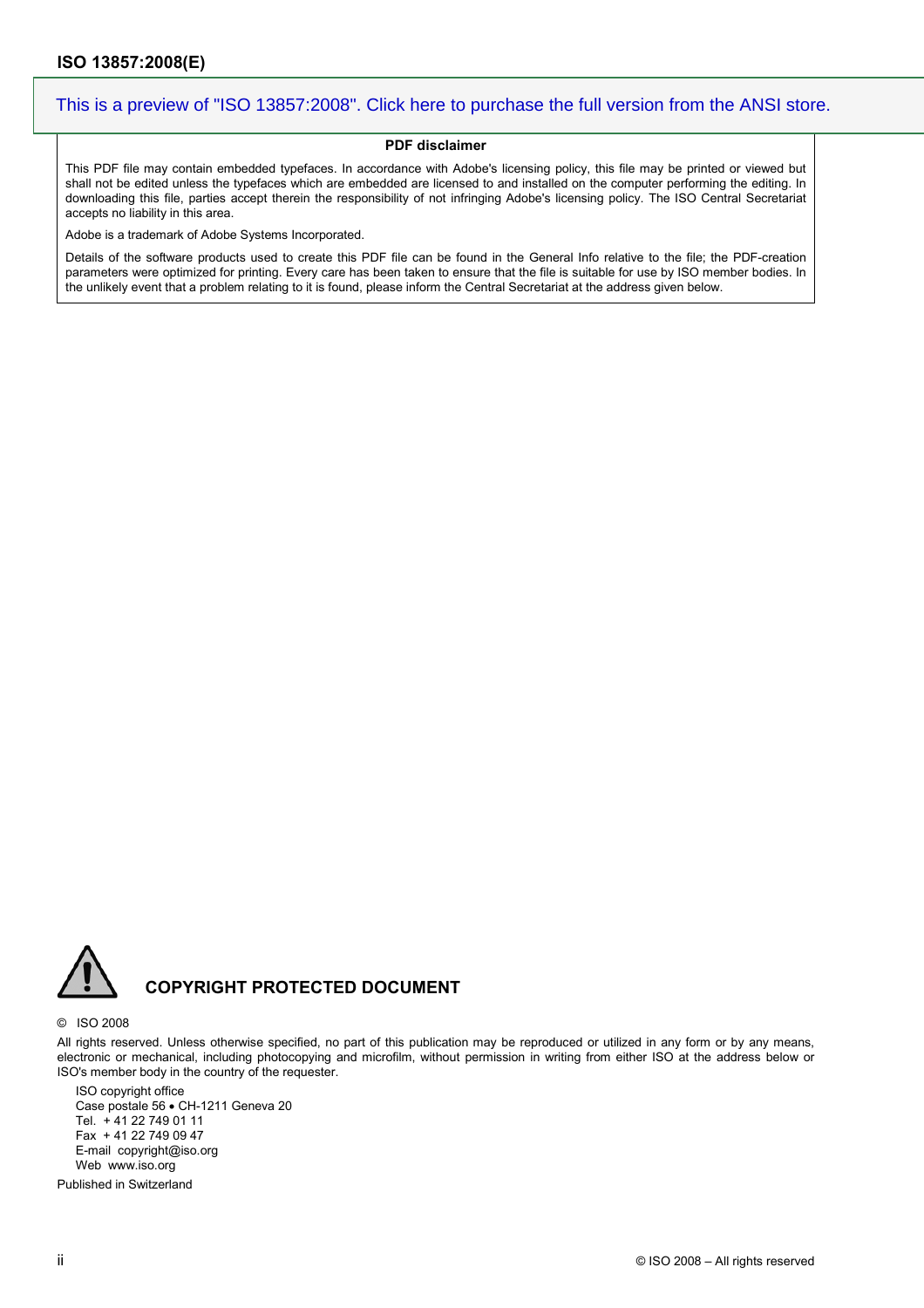## **Contents** Page

| 1                      |                                                                                       |
|------------------------|---------------------------------------------------------------------------------------|
| $\mathbf{2}$           |                                                                                       |
| 3                      |                                                                                       |
| 4<br>4.1<br>4.2<br>4.3 |                                                                                       |
|                        |                                                                                       |
|                        |                                                                                       |
|                        |                                                                                       |
|                        |                                                                                       |
|                        |                                                                                       |
|                        |                                                                                       |
|                        |                                                                                       |
|                        |                                                                                       |
|                        |                                                                                       |
|                        |                                                                                       |
|                        |                                                                                       |
|                        |                                                                                       |
|                        |                                                                                       |
|                        |                                                                                       |
|                        | Table 4 - Reaching through regular openings - Persons of 14 years of age and above  8 |
|                        | Table 5 — Reaching through regular openings — Persons of 3 years of age and above  9  |
|                        |                                                                                       |
|                        |                                                                                       |
|                        |                                                                                       |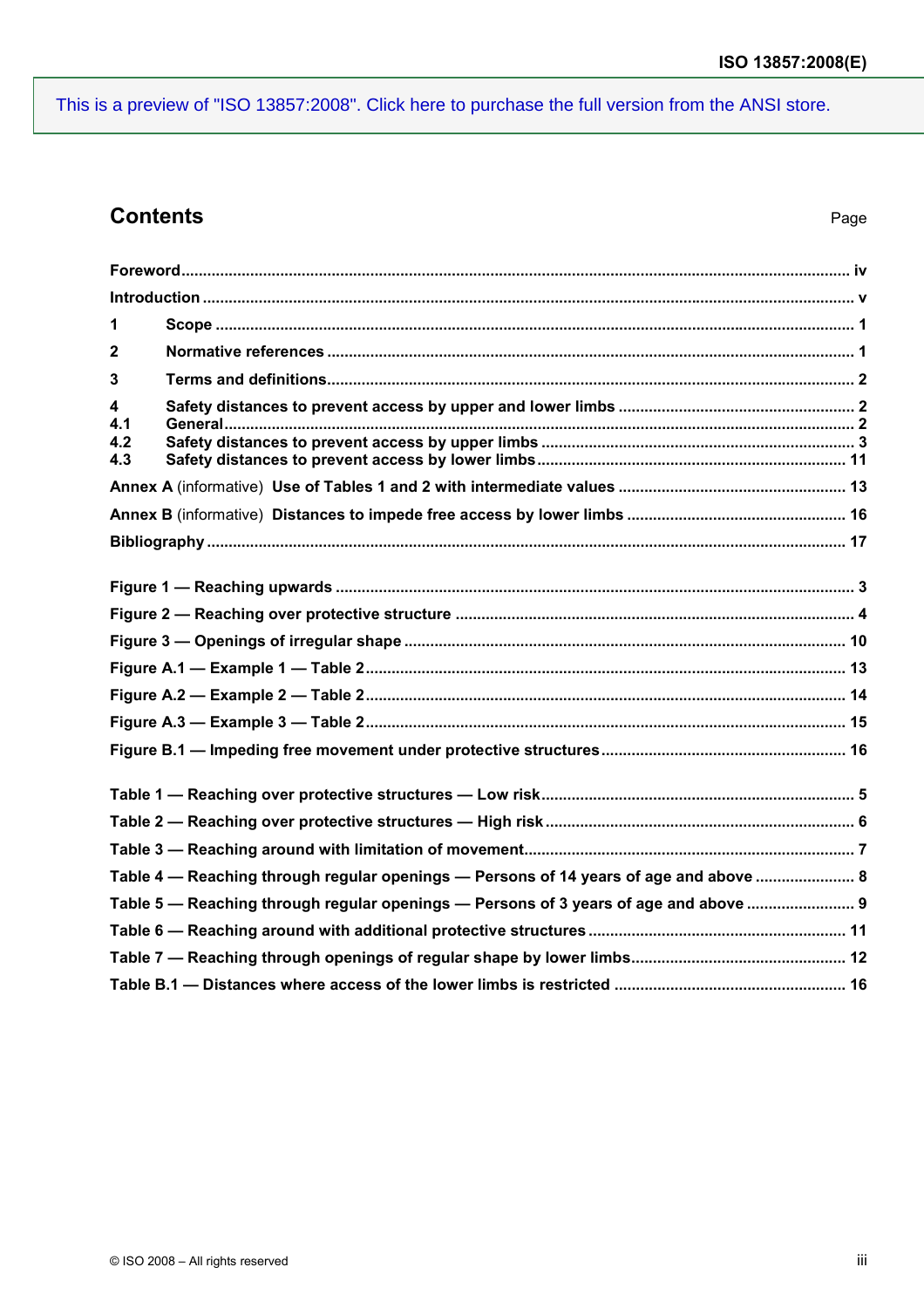## **Foreword**

ISO (the International Organization for Standardization) is a worldwide federation of national standards bodies (ISO member bodies). The work of preparing International Standards is normally carried out through ISO technical committees. Each member body interested in a subject for which a technical committee has been established has the right to be represented on that committee. International organizations, governmental and non-governmental, in liaison with ISO, also take part in the work. ISO collaborates closely with the International Electrotechnical Commission (IEC) on all matters of electrotechnical standardization.

International Standards are drafted in accordance with the rules given in the ISO/IEC Directives, Part 2.

The main task of technical committees is to prepare International Standards. Draft International Standards adopted by the technical committees are circulated to the member bodies for voting. Publication as an International Standard requires approval by at least 75 % of the member bodies casting a vote.

Attention is drawn to the possibility that some of the elements of this document may be the subject of patent rights. ISO shall not be held responsible for identifying any or all such patent rights.

ISO 13857 was prepared by Technical Committee ISO/TC 199, *Safety of machinery*.

This first edition of ISO 13857 cancels and replaces ISO 13852:1996 and ISO 13853:1998, of which it constitutes a technical revision. Annex A, giving guidance on how to use Tables 1 and 2 with intermediate values, has been added, and the former Annex A of ISO 13853 has become Annex B.